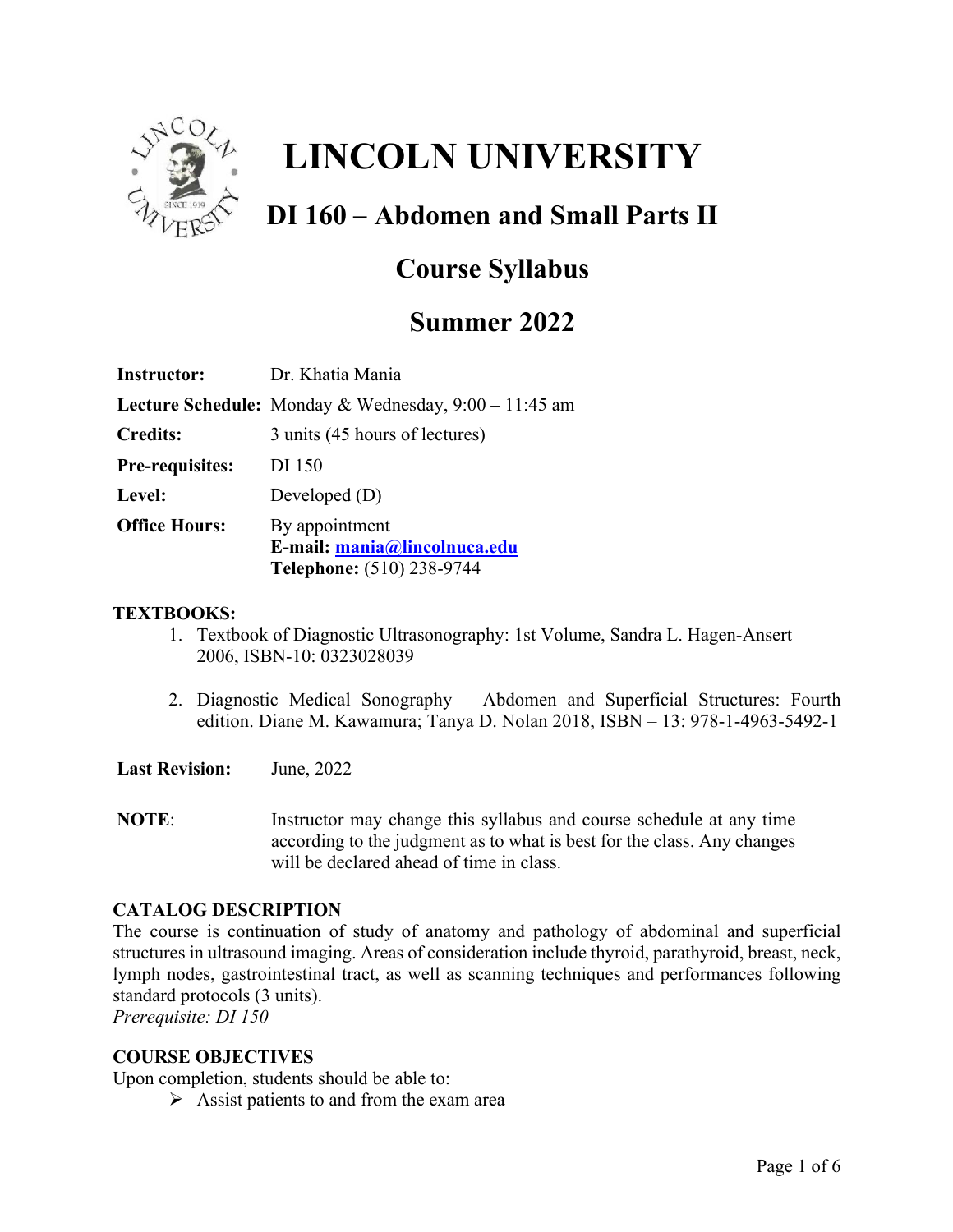- $\triangleright$  Explain the examination and instruct the patient properly
- $\triangleright$  Describe a scanning survey and explain its importance prior to taking images
- $\triangleright$  Explain the selection of the proper transducer for the exam
- $\triangleright$  Explain the elements of film labeling
- $\triangleright$  Describe optimal techniques related to field size, power, gain, and contrast for image interpretation
- $\triangleright$  Present films in a logical sequence
- $\triangleright$  Describe the anatomy, physiology, normal variations, and pathology of the liver, gall bladder and biliary tract, pancreas, spleen, urinary tract, great vessels and identify their normal and abnormal sonographic structural appearance
- $\triangleright$  Demonstrate knowledge of abdominal pathological findings
- $\triangleright$  Explain the significance of clinical tests relevant to pathology within the abdomen
- $\triangleright$  Explain the sonographic findings and differential diagnosis of abdomen pathology

|                | <b>Course Learning Outcome</b>                                                                                                                                                                  | Program<br>Learning | <b>Institutional</b><br>Learning           | <b>Assessment</b><br>activities                                    |
|----------------|-------------------------------------------------------------------------------------------------------------------------------------------------------------------------------------------------|---------------------|--------------------------------------------|--------------------------------------------------------------------|
|                |                                                                                                                                                                                                 | <b>Outcomes</b>     | <b>Outcomes</b>                            |                                                                    |
|                |                                                                                                                                                                                                 |                     |                                            |                                                                    |
|                | Present sonographic images demonstrating a logical<br>and methodical approach to scanning and<br>communicate findings clearly and accurately.                                                   | PLO <sub>1</sub>    | ILO 1a,<br>ILO $2a$ ,<br>ILO <sub>3a</sub> | In-class<br>activities,<br>quizzes,<br>midterm and<br>final exams. |
| $\overline{2}$ | Produce sonographic images based on male pelvis<br>protocols, thyroid and breast protocols.                                                                                                     | PLO <sub>2</sub>    | ILO 1a,                                    | In-class<br>activities.                                            |
| 3              | Recognize a range of normal and abnormal image<br>appearances of the areas listed in the syllabus and<br>explain the contributing role and nature of<br>pathologic and developmental processes. | PLO <sub>3</sub>    | ILO 1a,<br>ILO <sub>4a</sub>               | In-class<br>activities,<br>quizzes,<br>midterm and<br>final exams. |

#### **COURSE LEARNING OUTCOMES1**

#### **INSTRUCTIONAL METHODS**

Instructional methods will include lectures and in-class learning activities. Classroom activities are collaborative –– students may and should help each other. The instructor will be available to help students with all tutorials and other assignments.

The previously described topics will be presented through the aid of the following activities:

- $\triangleright$  Reading assigned textbooks and lecture outlines (handouts);
- $\triangleright$  Demonstration of lectures by using the Power Point;
- $\triangleright$  Recommended study guide activities;
- $\triangleright$  Internet resources:
- $\triangleright$  Group discussions and ultrasound case analyses;
- $\triangleright$  Ouizzes & examinations:
- $\triangleright$  Working with ultrasound machines;

 $1$  Detailed description of learning outcomes and information about the assessment procedure are available at the Center for Teaching and Learning website (ctl.lincolnuca.edu).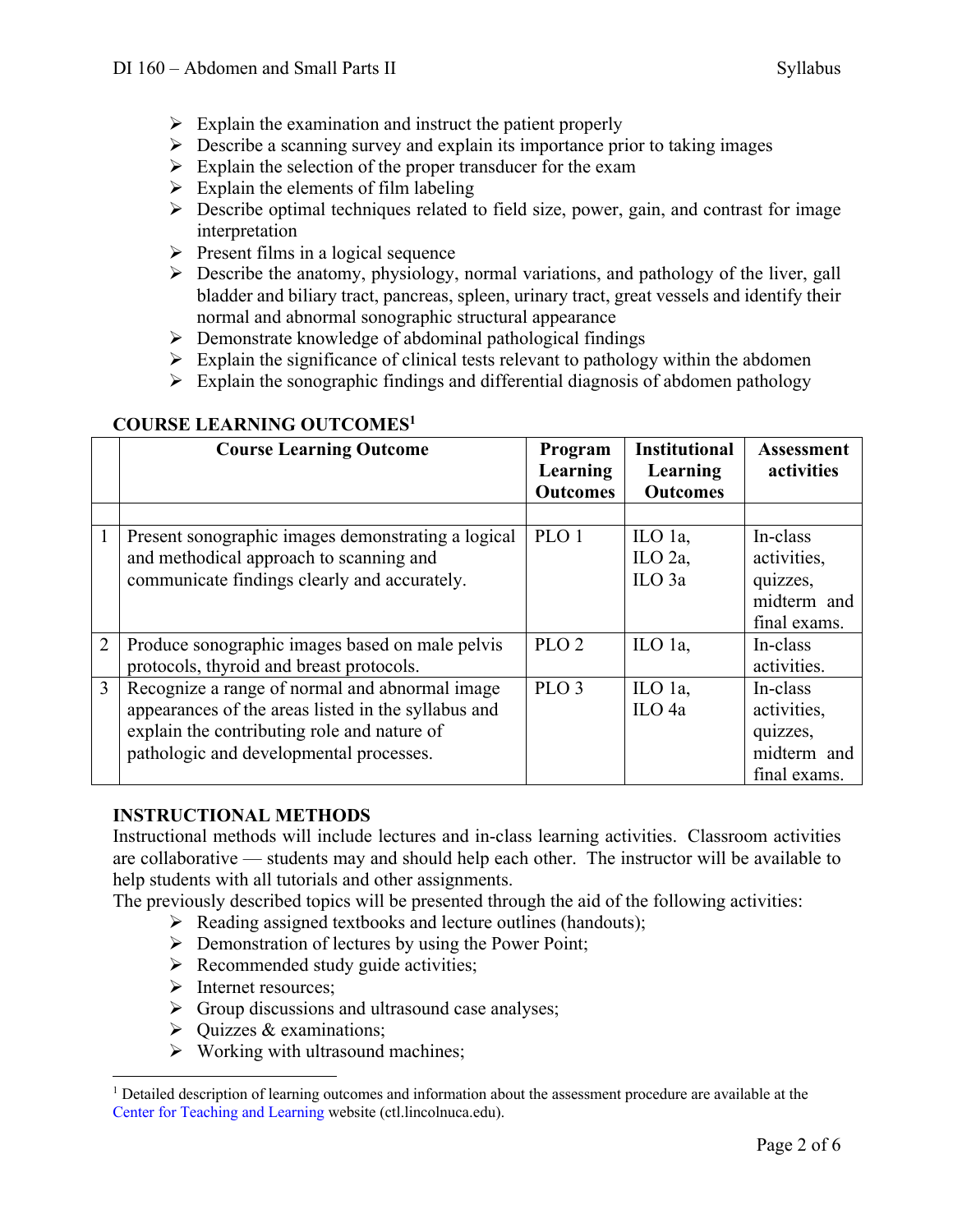- $\triangleright$  Hands-on ultrasound laboratory training (protocols handouts);
- $\triangleright$  Ultrasound laboratory live & video demonstrations;
- $\triangleright$  Students' ultrasound hands-on self-study training.

Assignments and projects require students to actively use resources of the library. A detailed guide to business resources of the library as well as the description of Lincoln University approach to information literacy are available at the Center for Teaching and Learning website (ctl.lincolnuca.edu).

#### **REQUIREMENTS**

- $\triangleright$  This is a lecture-lab course in which lecture topics are presented by the instructor, and the ultrasound hands-on lab practice is explained and demonstrated by the lab instructor.
- $\triangleright$  Students are expected to be prepared in advance before the class sessions.
- $\triangleright$  Being prepared includes the following: having read text materials (e.g., reading textbooks and lecture outlines) assigned for each class session and bringing required work materials (e.g., textbook, handouts, writing supplies, etc.) to the session.
- $\triangleright$  Homework assignments will include reading the topic(s) one week ahead of time.
- $\triangleright$  Students are expected to attend and participate in all lectures and activities, and complete all quizzes, examinations and course assignments on time. Therefore an attendance and being on time are crucial to your final grade.
- Ø Students should understand that "introductory" does not mean "easy".
- $\triangleright$  Students must budget time efficiently and be realistic about all personal and professional commitments that consume time.

#### **ACADEMIC HONESTY**

The University maintains a strict policy concerning academic dishonesty, which includes cheating, plagiarism, giving assistance on an examination or paper when expressly forbidden by the instructor, and any other practices which demonstrate a lack of academic integrity. It is the responsibility of the students to know and to adhere to principles of academic honesty. A student found guilty of academic dishonesty will be subject to academic sanctions ranging from failure on the assignment to failure in the course too.

#### **COURSE GUIDELINES**

To successfully complete this course, the students must pass the quizzes, homework and final exam portions with a 70% or better. **Students should attend all the class meetings. However, considering possible urgent situations, students may be absent from maximum four class meetings with prior notice to the instructor.** Three late arrivals would affect the grade.

The term grade is based on attendance, class activity, project, midterm and/or sum of quizzes, final examination. Individual projects will be assigned at the beginning of the semester. Project is due by the last meeting before the final examination. No project will be accepted after the due date.

If students have missed a class without a valid reason, no make-up for quizzes and presentations will be allowed. No make-up for missed or failed midterm. **Final examination, if failed, can be retaken only once. If failed second time, the subject is considered failed.** Dictionaries can be used during the class time. No electronic devices during the test time. A student must take the exam during the scheduled time period. A student missing an exam because of an illness or legitimate emergency may take a make-up exam as soon as possible after the student returns from the illness and as determined by the instructor. In such a circumstance, the student should make every reasonable attempt to contact the instructor before the exam period is over (or as soon as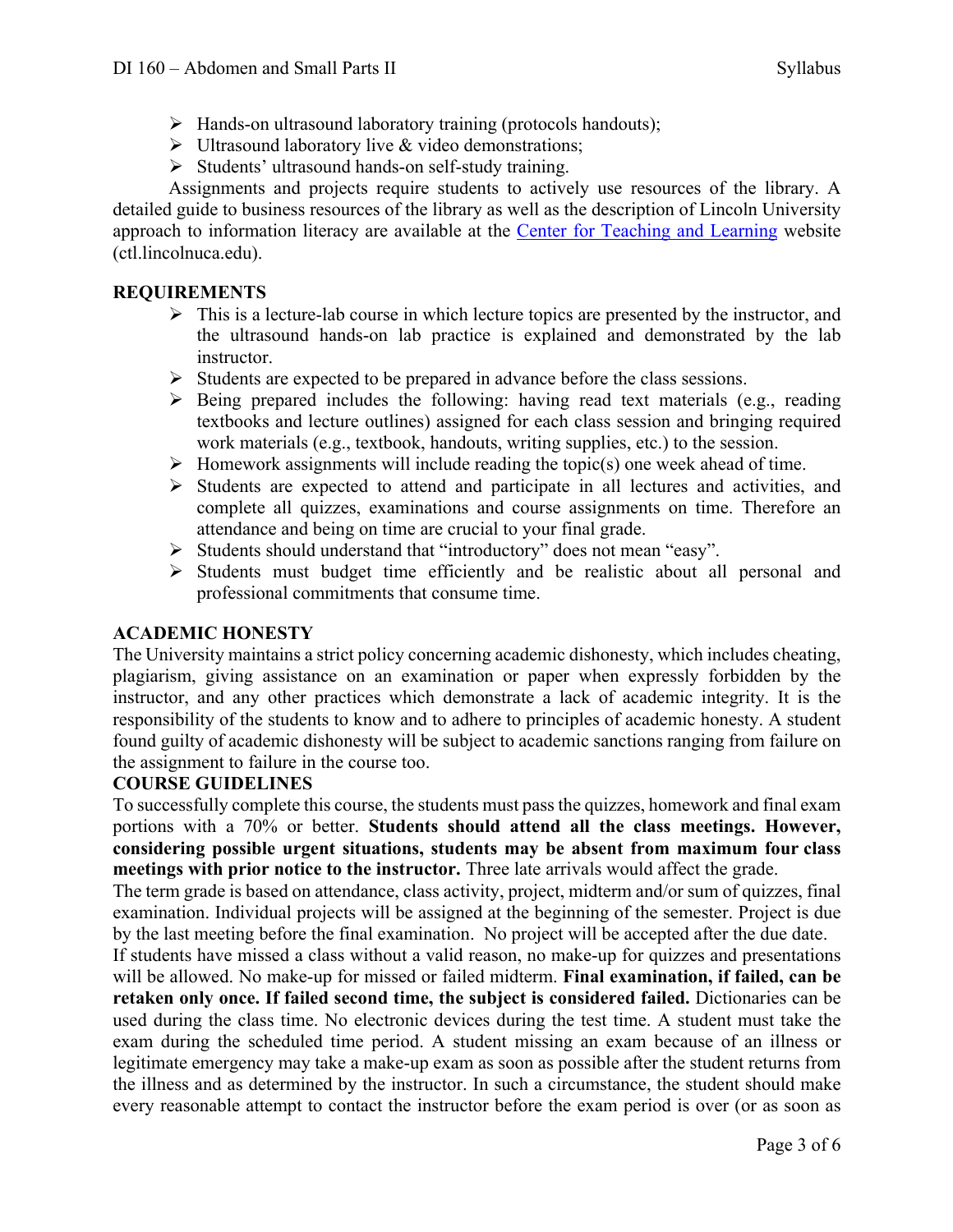possible). While make-up exams will cover the same content area as a missed exam, the exam format and specific questions may be different.

During the written exam, any student observed in a situation that could be considered suspicious (e.g., an open book within his/her field of vision, looking around or checking a cell phone or other wireless devices, etc.) but no cheating is observed, will be warned. Once warned, any applicant found cheating on the written exam will be failed for the exam and prohibited from retaking the written exam without permission from the dean.

Students cannot leave the room during the test/exam. As soon as a student leaves, his/her exam is considered finished.

Lecture is not a substitute for textbooks. Students should read textbooks and use other sources to be prepared for the tests. Lecture is to guide the students to prepare for the course subjects.

#### **HOMEWORK**

The goal of the homework is to help students achieve the course learning objectives. Homework consists of two parts.

First part is to read the textbooks and materials to review and analyze the lecture given during a previous class session. Students are expected to spend six hours for each class session outside of class in completing the reading assignments related to each lecture. These assignments are graded through short quizzes given at the beginning of the following class session.

Second part of the homework consists of a project presented at the end of the course. Each student will choose the topic for presentation or will be assigned one by the instructor. The presentation should be approximately 10 minutes long and with 5 minutes for a discussion. The topic and format for the presentation will be discussed in class for more details. A final draft of the presentation must be submitted for review one week prior to the presentation.

#### **Evaluation Criteria for Project:**

- $\triangleright$  Clinical statement: 2%
- $\triangleright$  Background information: 2%
- $\triangleright$  Slide content: 2%
- $\triangleright$  Slide design: 1%
- $\triangleright$  Resolution of the problem: 2%
- $\triangleright$  Oral presentation in class: 1%

Total: 10% of all the course grading elements

#### **TESTING**

#### **Quizzes:**

Students will take 10-12 quizzes; 20-30 questions each. These quizzes will address the detailed content and major concepts presented in the lectures, lecture outlines and text readings to evaluate students' work outside of the classroom. Each quiz will be timed; 1 minute for every question to complete. No make-up for missed quizzes will be administered if student doesn't provide supporting document to excuse the absence (students will receive no score for missed quizzes).

#### **GRADING**

All activities will be graded according to the points as shown below.

| Grade                                                                                   |  |  |  |  |  |  |
|-----------------------------------------------------------------------------------------|--|--|--|--|--|--|
| Points   93-100   90-92   87-89   84-86   81-83   78-80   76-77   74-75   72-73   70-71 |  |  |  |  |  |  |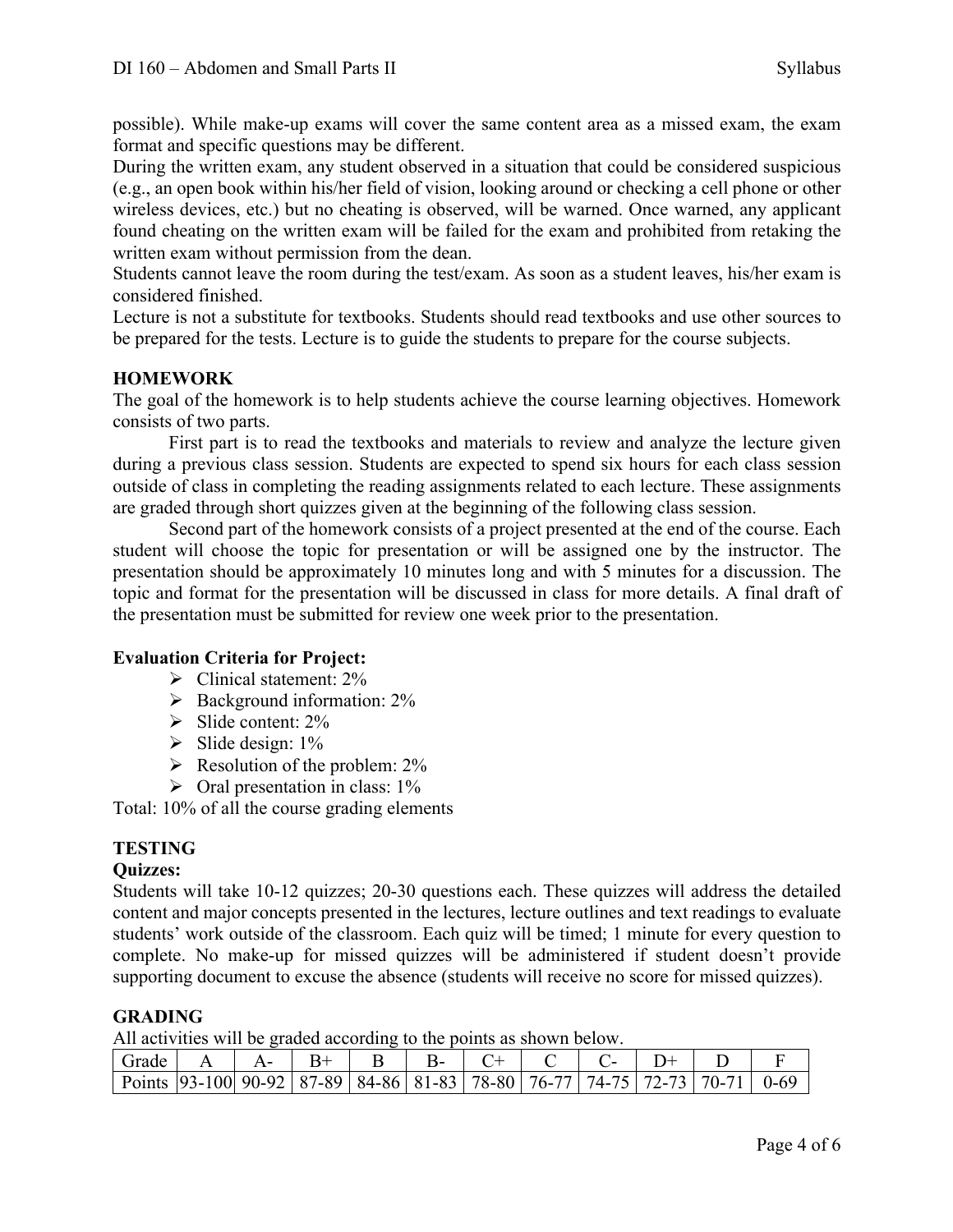The final grade for the course will be given as the total weighted score for all activities according to the percentage shown in the table below.

| Activity                | Percent |
|-------------------------|---------|
| <b>Class Attendance</b> | 10%     |
| <b>Class Activity</b>   | 10%     |
| Quizzes                 | 20%     |
| Midterm Exam            | 20%     |
| Project                 | 10%     |
| Final Exam              | 30%     |
| Total                   | 100%    |

#### **CLASSROOM PROTOCOL**

- $\triangleright$  All students are expected to display professionalism, in preparation for hospital work. That means arriving on time, remaining quiet when others are speaking, and paying attention to the lecture and discussion, no matter who has the floor in the classroom.
- $\triangleright$  Students are expected to attend and be prepared for all regularly scheduled classes. If a student knows in advance that he or she will need to leave early, the student should notify the instructor before the class period begins.
- Ø Students are expected to treat faculty and fellow students with respect. For example, students must not disrupt class by leaving and reentering during class, must not distract class by making noise, and must be attentive to comments being made by the instructor and by peers.
- $\triangleright$  Never speak while the instructor is speaking.
- Ø **Disruptive behavior will not be tolerated**.
- $\triangleright$  Students engaging in disruptive behavior in class will be asked to leave and may be subject to other penalties if the behavior continues.
- $\triangleright$  No eating, sleeping or personal grooming is permitted during lecture and ultrasound laboratory classes.
- $\triangleright$  Drinks only in closed container.
- $\triangleright$  Please turn off your cell phones, and refrain from activities that disrupt the class (such as eating and walking in and out of the room while class is in session).
- $\triangleright$  If you use a computer in class, please use it only to take notes, to access course materials from the course webpage, or to locate information relevant to the class discussion. Do not use your computer to surf the web, check emails, or send/receive text messages, as these activities are distracting to those around you (and decrease your chances of getting the most out of your time in class).
- $\triangleright$  To encourage the free flow of conversation, no part of any class may be recorded on audio or video media without the permission of the instructor. You may record notes by hand or by typing into a mobile computer.
- $\triangleright$  The presence of guests to listen to any part of a class requires the consent of the instructor.